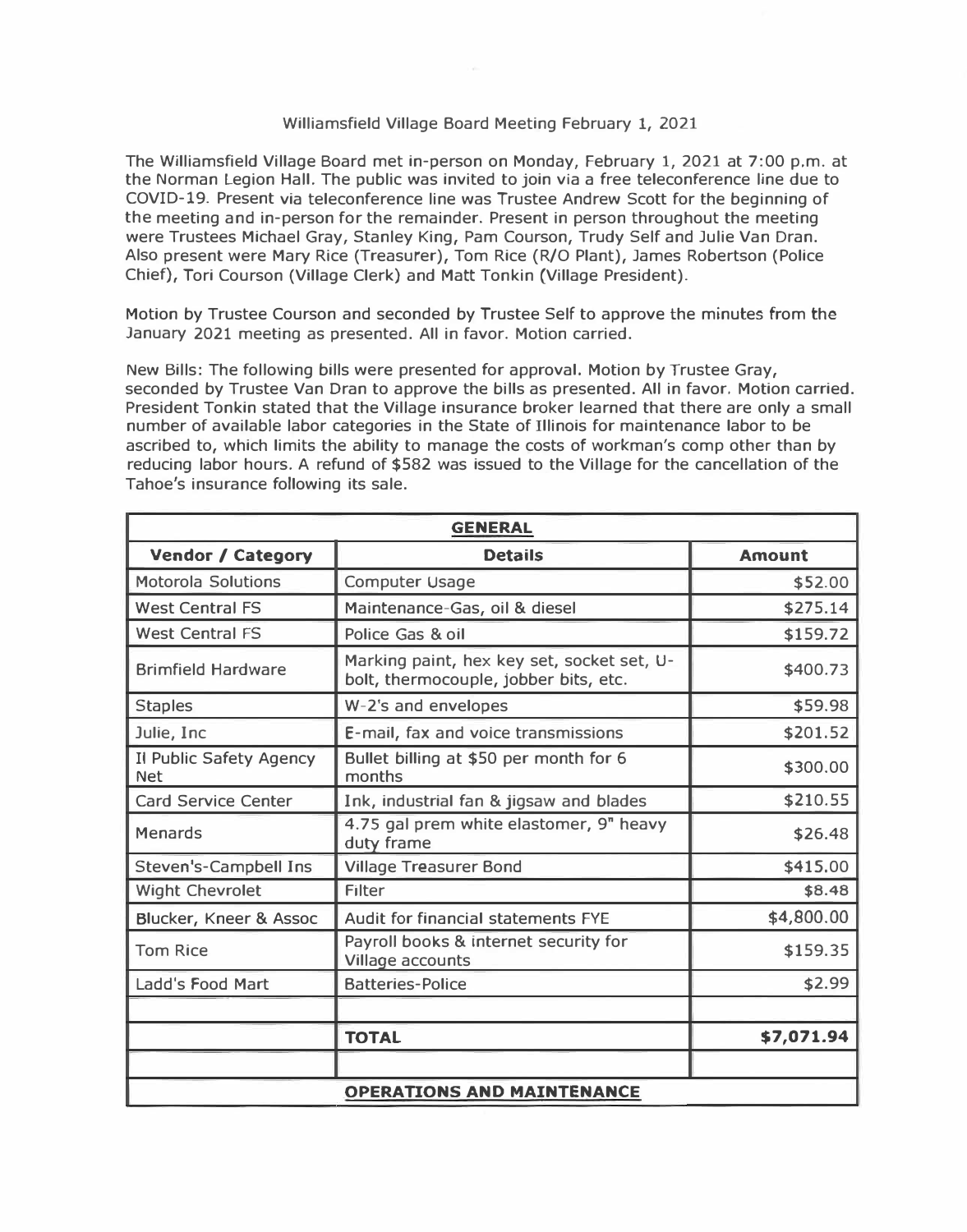|                                     | <b>Amount</b>  |
|-------------------------------------|----------------|
| Chemicals                           | \$919.21       |
| <b>Testings</b>                     | \$98.00        |
| 300-ct cloth like rags              | \$12.99        |
| 100 cartridge filters plus shipping | \$939.67       |
|                                     |                |
| <b>TOTAL</b>                        | \$1,969.87     |
|                                     | <b>Details</b> |

Public Comment: The first public comment was by Mark Ebner, regarding the south side water leak. What follows is a summary of that presentation:

Mr Ebner stated he moved to south of the Village on Highway 180 in 2007. His service line connects to a longer main line that runs from Wight Chevrolet through the fields at the back of the homes on Highway 180. Mr Ebner presented a picture of the curb stop next to his porch where the water shut off was originally located, and he stated he thought it was installed by the Village in the 60's. Mr. Ebner stated that there is no one alive who knows the exact history; Trustee King stated that there may be. Mr. Ebner stated he had 6 previous water line breaks along his service line and that a former Village employee repaired those leaks. He stated he had a  $7<sup>th</sup>$  leak on the same line in 2018 70 feet from his shutoff. Mr. Ebner stated he was told by Tom Rice and Stanley King that the prior work done by the Village should have been the homeowner's responsibility. Mr. Ebner stated he believed the  $7<sup>th</sup>$  leak was the Village's problem. No action was taken for about 2  $\frac{1}{2}$  months. Mr. Ebner stated Backhoe Joe then did make repairs and installed a second shutoff in his back yard close to the longer main line to be compliant with the Village water ordinance. Mr. Ebner stated he received a bill from Backhoe Joe for the repairs followed by a letter from the Village requesting payment or further action would be required. Mr. Ebner stated he was not going to cover the bill and ultimately the Village paid it. Mr. Ebner stated he had another leak in 2020 and stated the whole water line should be replaced. Mr. Ebner stated that Julie (utility detection), MidCentury, Trustee King and Backhoe Joe came to replace the line "against his will", Mr. Ebner asked who was going to hook the water up to the house inside, and Backhoe Joe stated that is the homeowner responsibility. Mr. Ebner stated he did not want Backhoe Joe to do the work, and instead contracted Lambasio to replace the line and hook up to the home and meter. President Tonkin discussed with Mr. Ebner and the Trustees splitting the invoice. Mr. Ebner stated that because the first invoice from Lambasio was not itemized, President Tonkin requested an itemized invoice; the total invoice was \$2,427 and \$77 was for indoor work. My Ebner stated he did not agree to a split. During the presentation, Trustees Gray and King reminded Mr. Ebner that all homeowners are responsibility for the service line connecting their house to the main, and also that Mr. Ebners home is not within Village limits. President Tonkin stated that easement research was done which determined there is no clear easement for the Village to go onto the property. President Tonkin stated that the first 6 repairs should not have been the Village responsibility, the homeowner received free repairs from the former Village maintenance staff. The 7<sup>th</sup> repair, which was also paid by the Village, was undertaken to install a properly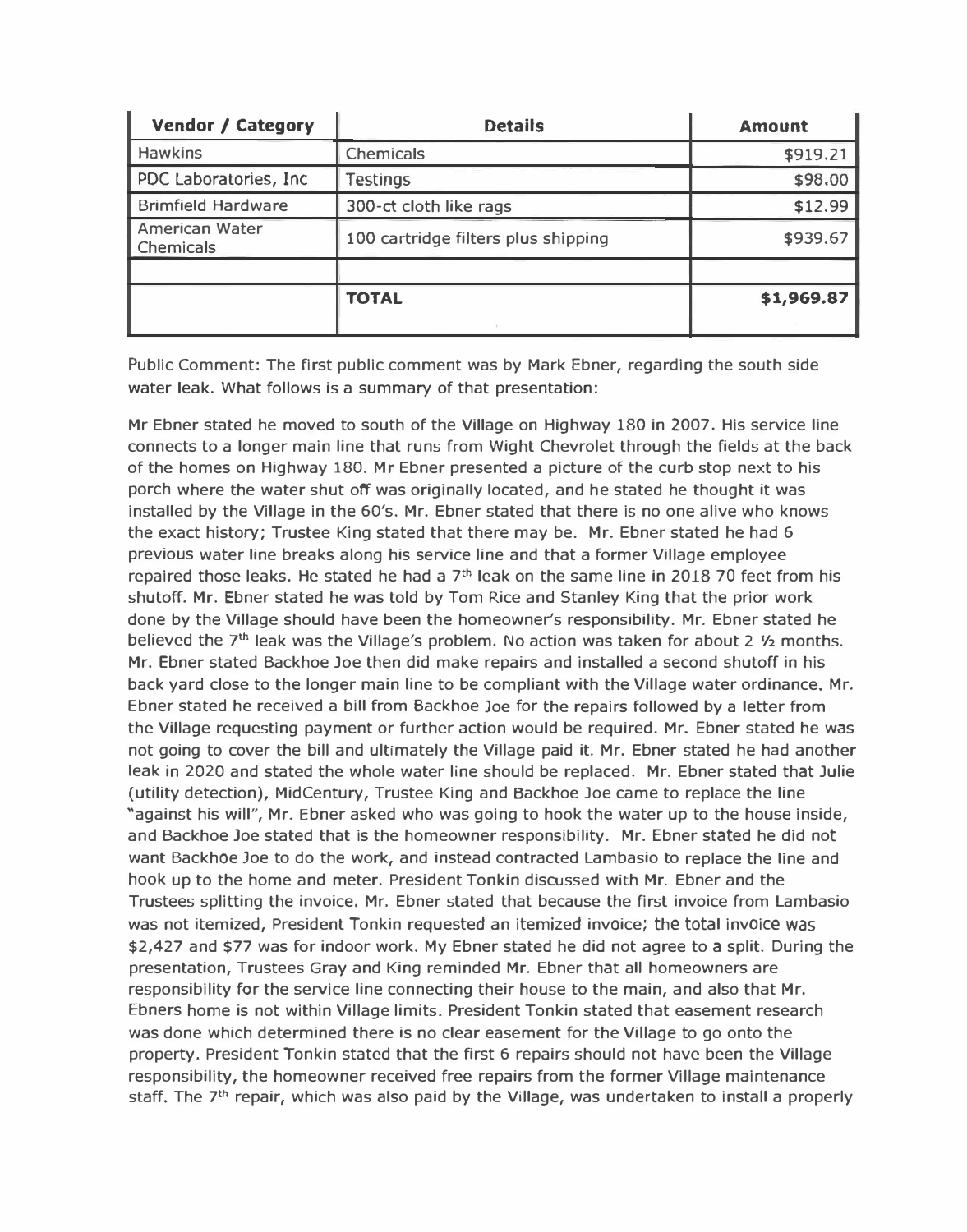placed shutoff and as such the 2020 service line repair should be the homeowner's responsibility. The Board will continue to investigate the situation.

Also in public comment: Adam and Paul Jacquet of Eagle Enterprises Recycling addressed the Board about our current recycling program. We have been using Eagle Enterprises for Village recycling for 25 years, with pick up every other week, each house having up to 2 wheeled carts, extra recycling being picked up off the curb and the school receiving free recycling pick up where he kids learn good recycling habits and take them home. He also stated that due to an increase in fuel tax, fuel costs, difficulty finding CDL drivers right now, and the minimum wage increase along with increase cost of recycling sorting and processing, Eagle Enterprises will have to increase their cost to us for recycling to \$5.65 per household for year one, \$5.82 per household for year 2, \$5.99 per household for year 3, \$6.17 per household for year 4 and \$6.36 per household for year 5 or the 5 year average of \$6.00 per household. (Based on 248 household in the Village). Paul Jaquet suggested a 1 or 2-year contract could be considered to see if the economy has approved. They reminded us of the items that cannot be recycled such as plastic bags, masks, food waste, diapers, and Styrofoam. President Tonkin thanked Adam for his clear explanation of their recycling services. The Trustees determined to take this increase under advisement and vote at the next Board meeting.

Correspondence: President Tonkin read a thank you card from Village resident and employee Susan Ott thanking the Board for her Christmas bonus.

Street Report: Trustee King reported that the maintenance department has been plowing streets and sidewalks. The Board complemented them on how nice and safe the sidewalks look.

Police Report: Trustee Gray reminded Chief Robertson that school is back in session and mornings and afternoons will need to be patrolled. Chief Robertson stated he will get it covered. President Tonkin stated all day Sunday patrol was not necessary. Chief Robertson took the police car to a Pekin dealership to get the noise looked at and they did not find anything wrong with it, he will get a second opinion. Chief Robertson gave an update on the Police Badge Patch contest the Village is working on with the school. Judges were asked to pick their 2 favorites; there were 8 or 9 entries submitted with a wide range of students from elementary to high school. Thank you to Mr. Bell and Mr. Binder for their help on this and to the students who submitted a design.

| <b>POLICE REPORT</b>                   |                                   |  |  |
|----------------------------------------|-----------------------------------|--|--|
| <b>Status / Resolution</b><br>Category |                                   |  |  |
| (3) Harassment                         | Report on file for all 3          |  |  |
| 911 Investigation                      | Accidental dial                   |  |  |
| (3) Frauds                             | Report on file (1) County handled |  |  |
| (6) Person down                        | <b>Medical assists</b>            |  |  |
| <b>Suspicious Incident</b>             | Report on file                    |  |  |

The following calls for service were handled by the police department for the month of January: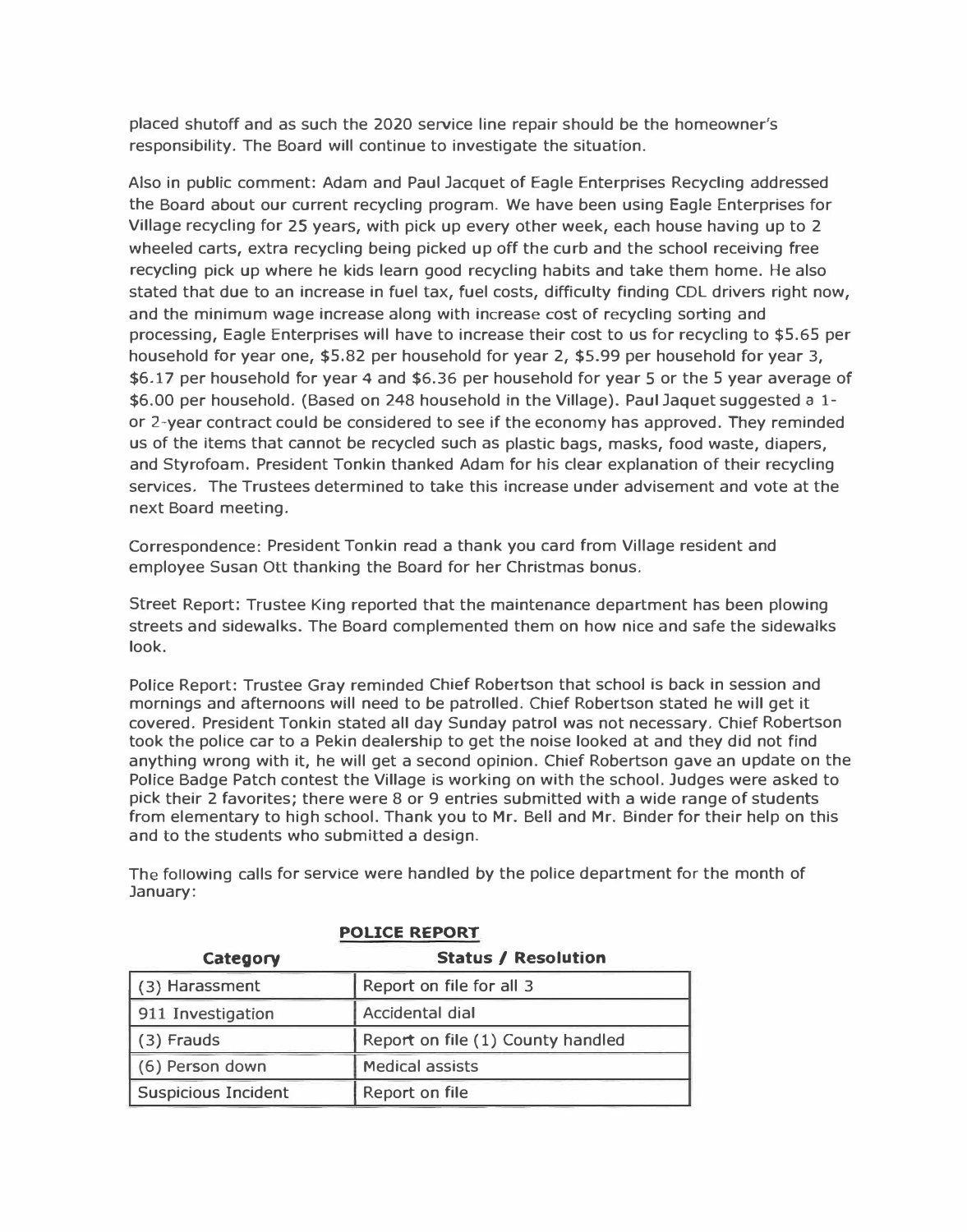| <b>Violations</b>           | <b>Citations</b> | <b>Warnings</b> |
|-----------------------------|------------------|-----------------|
| Seatbelt                    |                  |                 |
| Speeding                    |                  |                 |
| Disobeyed Stop Sign         |                  |                 |
| <b>Ordinance Violations</b> |                  |                 |
| Other                       |                  |                 |

## **CITATIONS ISSUED IN JANUARY**

Park Report: There was no Parks Association meeting in January.

Veteran's Park: The surveys were a little late getting out; 140-150 surveys have been completed and returned so far.

Water Report: Tom Rice had nothing to report for the water plant.

Maintenance Report: Trustee King stated the maintenance crew worked 2 ½ hours each taking down the Christmas lights and putting them away. They helped the gentlemen that took down the old building next to the vet's office and post office with the water shut off, they need to install a shut off in the spring and remove the old water meter. They also installed fans in the maintenance building in readiness for summer. They shut off the water for a residence on Gale street (per the homeowner's request). Also, the maintenance staff Mark and Don can possibly take off the old garage doors on the maintenance building and haul them off which would reduce the bid from Sullivan Door Company.

COVID-19 Status: President Tonkin uploaded the paperwork for the COVID-19 CARES relief funds for \$6,800 although IML then indicated that there was an extension to the deadline for submittal.

Old Business: President Tonkin emailed three (3) different-sized water project options to the Trustees for them to study, compare and vote on which option would be the best for the Village next water infrastructure project. Option #1-The Board originally requested of BCZ Engineering that they scope a project maximizing !EPA forgiveness (at that time, \$SOOK, since reduced to \$400K). This original plan would address the issues of non-compliance in the water treatment plant outlined in the IEPA letter received after the Village's inspection it includes a new ground storage tank, forced draft aerator, and chemical changes inside the building. This option would also include replacement of the water mains on East Gale Street, which has long been an objective due to failures there. The total cost of Option 1 is \$968,500, of which \$400K would ultimately be forgiven by !EPA, so the village would be responsible for \$568,500 via a loan with IEPA at very favorable rates given our economics (1%). Option #2-this middle option we requested last week, based on the pros-cons of Option 1 and Option 3, plus input from Tom Rice and from Larry Lawson. This option would include addressing the issues of non-compliance at the water treatment plant, referred to as Phase **I. It** would also include a subset of the Phase II improvements to the water treatment plant which would relocate the RO flush discharge to the exterior, construct a